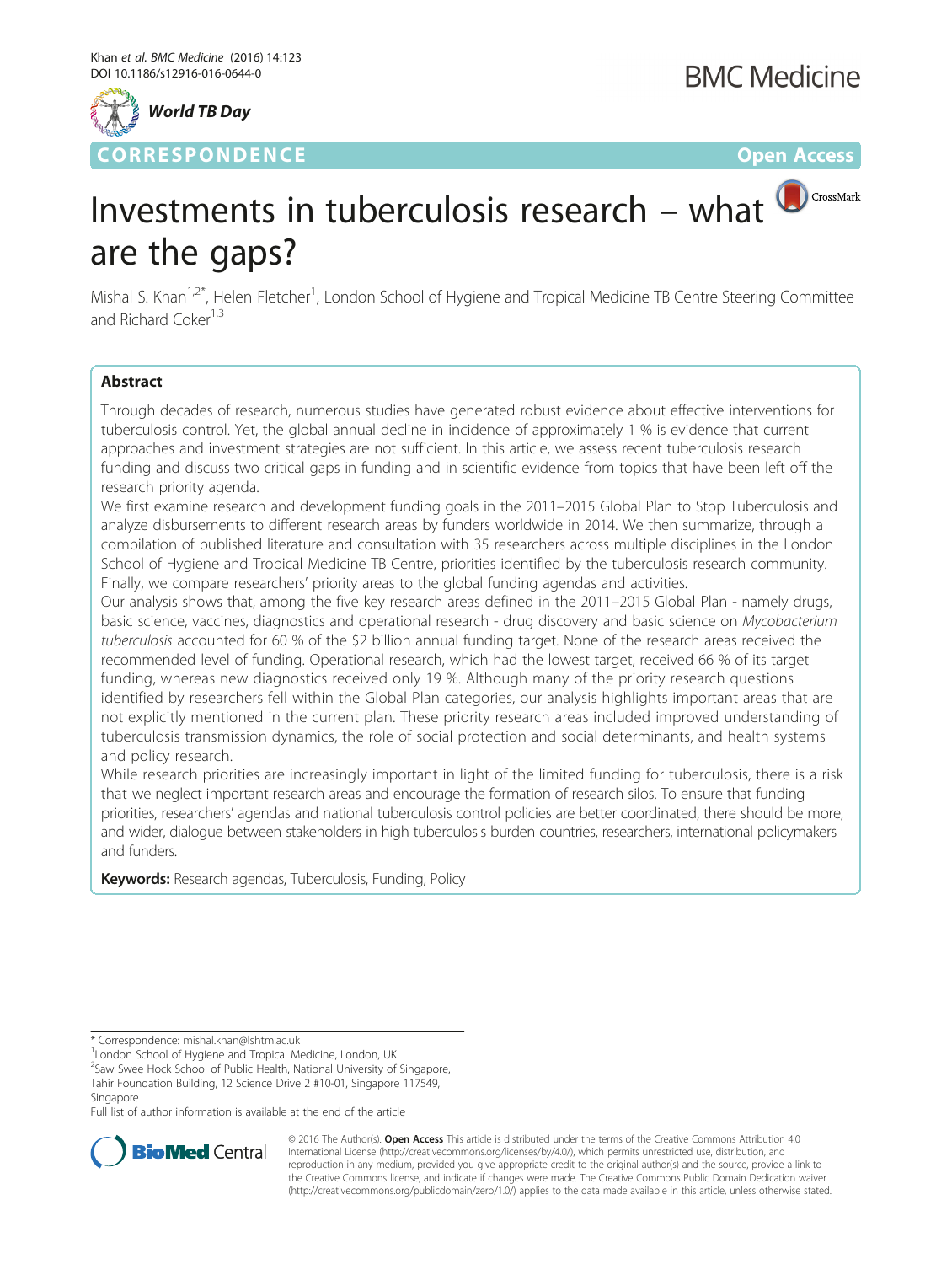## Background

The ancient scourge, tuberculosis, was the subject of the world's first randomized controlled trial reported in 1949 [[1\]](#page-4-0), and since then numerous studies have generated robust evidence about effective interventions for tuberculosis control [\[2](#page-4-0)]. Although highly effective treatment regimens have been around for many decades [[3](#page-4-0)], in 2014, tuberculosis killed 1.5 million people, surpassing HIV to become the leading cause of death from an infectious disease globally [[4\]](#page-4-0). Tuberculosis evades control efforts for numerous reasons, including the lack of timely access to quality diagnostic and treatment services for vulnerable populations, which has contributed to the spread of drugresistant tuberculosis. At the current rate of decline in incidence – just over 1 % per annum – it will take more than 150 years to meet the World Health Organization (WHO) targets of reducing tuberculosis deaths by 95 % and incidence by 90 % compared to rates in 2015 [[5\]](#page-4-0).

Recognizing the need for major improvements in our progress on tuberculosis control, the Stop TB Partnership's Global Plan to End TB 2016–2020 calls for a paradigm shift [[5\]](#page-4-0). While an acknowledgement of the need for a change in approach is promising, the tuberculosis control community has been criticized for failing to act effectively on the basis of existing knowledge and for constantly looking for 'new' solutions. Through his analysis of responses to tuberculosis in the twentieth century, historian Christian McMillan highlights a pattern of 'repetition and rediscovery' among researchers and policymakers, owing to a tendency to ignore lessons that have been learnt [\[6](#page-4-0)], resulting in a squandering of resources on repeatedly addressing already answered research questions. This view is echoed in a review of numerous studies carried out by the British Medical Research Council's tuberculosis units between 1946 and 1986, which made the striking assertion: "[by the late 1980s] all of the measures necessary for successful programmes for the control of tuberculosis had been delineated" [[3\]](#page-4-0). On seeing the renewed calls for increased funding, some researchers have questioned whether we can justify being stewards of substantial funding for global health "if we cannot manage a disease as well known as tuberculosis" [\[7](#page-4-0)]. While the barriers to managing tuberculosis are numerous, including its association with poverty and the generation of drug resistance owing to inadequacies in health systems, these challenges are well defined; the balance between generating new knowledge and identifying strategies to implement proven solutions is thus being questioned.

In order to reflect upon, and learn from, our recent research activities and priorities, we look at the past 5 years of tuberculosis research funding and discuss two critical gaps in funding and in knowledge owing to essential topics being left off the research priority agenda.

## **Methods**

We first extracted data on the funding goals for key research areas in the 2011–2015 Global Plan to Stop TB (Global Plan). The total annual funding goal for 2014, in US dollars, was identified in the report for individual research areas according to the classification used by the authors (drugs, basic science, vaccines, diagnostics, operational research). Data on the amount of funding actually allocated by global funding bodies in 2014 was extracted from the 2015 Treatment Action Group report [\[2\]](#page-4-0), classified into the same five research areas as used by the Global Plan. Using these data, we expressed the allocated funding amount for each research area as a percentage of the Global Plan funding goal to assess how much of the funding goal was achieved for each research area. We then followed a two-step process to qualitatively compile priority topics identified by tuberculosis researchers. In the first step, we obtained the full text of articles on tuberculosis research priorities published by numerous groups between 2006 and 2010 [[8](#page-4-0)–[13\]](#page-4-0); we ensured that articles covered a wide range of possible research areas within tuberculosis, including childhood tuberculosis, drug resistance, diagnostics, vaccines and HIV, as well as papers looking more broadly across the whole spectrum of tuberculosis control. We extracted, from text and tables in these articles, research topics that the authors identified as being important. We classified research topics into the same five research areas used in the Global Plan, or into 'others' if they did not fit into any of the five research areas. In the second step, we updated the list of researchers' priority topics compiled based on the literature, with additional priority research questions identified through an in-person consultation (short, structured, oneto-one interviews conducted in November 2015) with 35 researchers across multiple disciplines in the London School of Hygiene and Tropical Medicine (LSHTM) TB Centre [\[14\]](#page-4-0). The interviews were conducted at the annual TB Centre meeting under the supervision of a PhD student at LSHTM, and were recorded with respondents' permission. Respondents were asked to identify their top research priorities for tuberculosis control. One of the authors (MSK) transcribed the interviews verbatim, and classified priority research topics identified by researchers into one of the five Global Plan research areas or 'others'. Duplication between priority research topics emerging from the literature and from analysis of interviews was removed, and those classified under 'others' were grouped based on recurring themes or topics. Finally, we combined the quantitative and qualitative data into a single table (Table [1\)](#page-2-0) to compare researchers' priority topics with the global funding agendas and activities, highlighting key gaps. The priority research topics that did not fit into one of the five Global Plan research areas (identified from analyzing common themes among topics classified as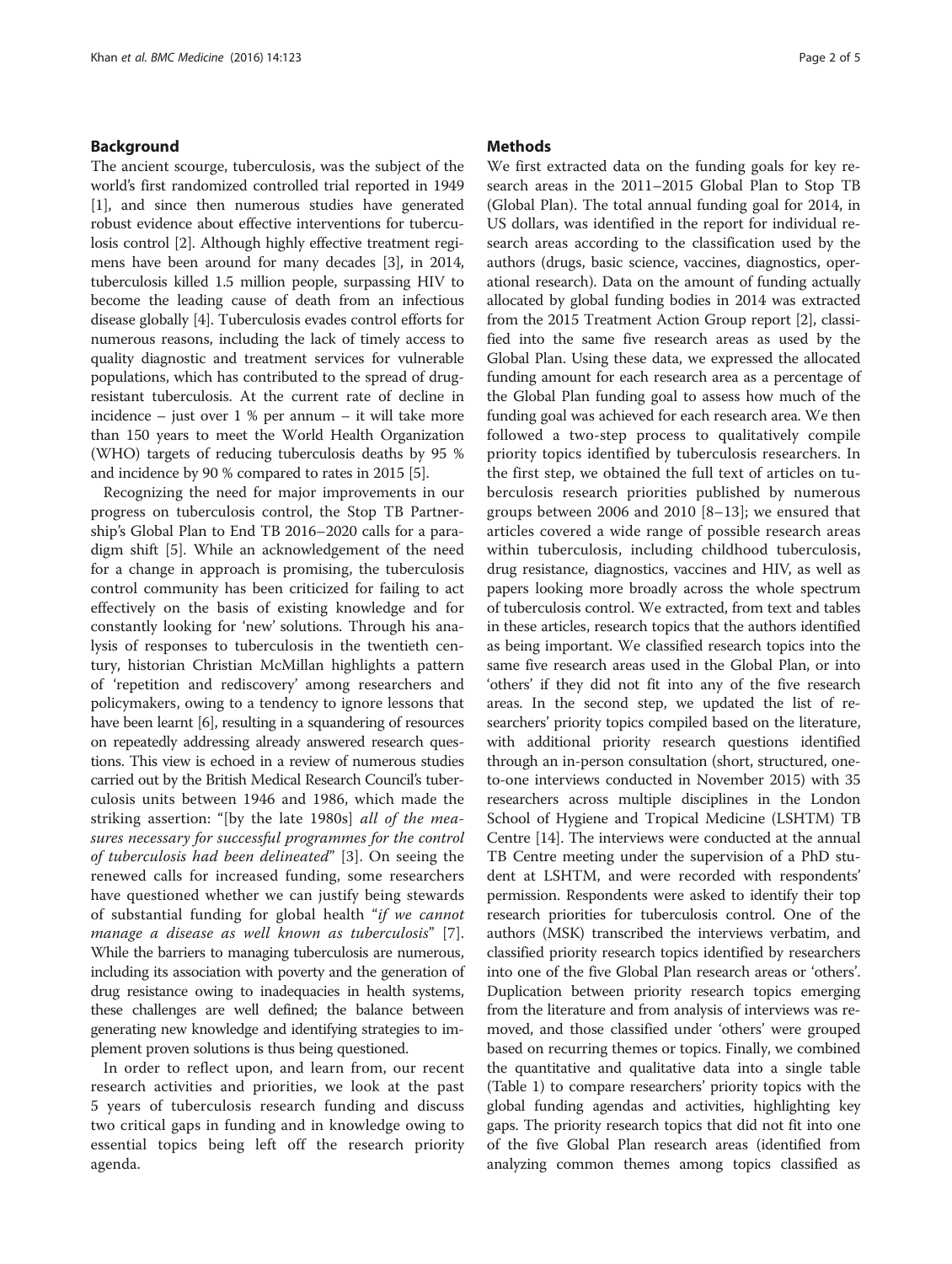<span id="page-2-0"></span>

| Table 1 Tuberculosis (TB) research priorities identified by researchers, funding received in 2014 and Global Plan funding targets for 2014 |  |
|--------------------------------------------------------------------------------------------------------------------------------------------|--|
|--------------------------------------------------------------------------------------------------------------------------------------------|--|

|                      | 2014 Global Funding (\$m) |                                            | Priority areas identified by researchers <sup>c</sup>                                                                                                                                    |
|----------------------|---------------------------|--------------------------------------------|------------------------------------------------------------------------------------------------------------------------------------------------------------------------------------------|
|                      | Target <sup>a</sup>       | Actual spending <sup>b</sup> (% of target) |                                                                                                                                                                                          |
| Drugs                | 740                       | 243.3 (33)                                 | Develop drugs (for drug-susceptible and drug-resistant TB) with higher potency,<br>lower toxicity and shorter duration of treatment; new prophylactic regimens;<br>host direct therapies |
| Basic science        | 420                       | 150.1 (36)                                 | Identify and validate biomarkers for monitoring decease activity,<br>cure, relapse and of immune protection                                                                              |
| Vaccines             | 380                       | 111.3(29)                                  | Develop safe and effective vaccines (for adults and HIV-infected patients);<br>understand variability in effectiveness                                                                   |
| Diagnostics          | 340                       | 65.4 (19)                                  | Improve performance of existing tests; develop new point of care tests<br>(for all forms, including latent and drug-resistant TB) that are cheap,<br>rapid and sensitive                 |
| Operational research | 80                        | 52.8 (66)                                  | Assess strategies to optimize implementation of new tools; to improve<br>health worker performance, private provider engagement and integration<br>of TB services                        |

<sup>a</sup> 2011–2015 Global Plan Target<br><sup>b</sup> Treatment Action Group 2015

<sup>b</sup>Treatment Action Group 2015 Report on Tuberculosis research Funding Trends, 2005–2014: A Decade of Data

From literature and consultation with LSHTM TB Centre members

'other' in the qualitative analysis) were summarized into a separate table (Table 2).

## Results

#### Funding needs outlined in the Global Plan

The Global Plan to Stop TB 2006–2015 was launched in Davos, Switzerland, at the World Economic Forum in 2006 [[15](#page-4-0)]. At \$56 billion, the Stop TB Partnership's forecasted total cost represented a three-fold increase in annual investment in tuberculosis control compared with the first Global Plan for 2001–2005 [\[16](#page-4-0)]. An update was provided for the 2011–2015 period in order to set out a clearer plan for reaching the Millennium Development Goals and Stop TB Partnership's 2015 targets of halving tuberculosis prevalence and deaths compared with 1990 levels [\[16\]](#page-4-0).

The research and development (R&D) component of the 2011–2015 Global Plan called for approximately \$2 billion in annual funding to "revolutionize the prevention,

Table 2 Additional research priority areas that are not explicitly included in the Global Plan, as identified by researchers

| Transmission dynamics                 | Which individuals are responsible for most<br>tuberculosis transmission in high burden<br>communities? How effective are different<br>interventions in interrupting transmission?                                                                                                                                                                     |
|---------------------------------------|-------------------------------------------------------------------------------------------------------------------------------------------------------------------------------------------------------------------------------------------------------------------------------------------------------------------------------------------------------|
| Social determinants                   | How do structural and socioeconomic factors<br>increase vulnerability to tuberculosis and how<br>can they be addressed cost effectively?                                                                                                                                                                                                              |
| Health systems and<br>policy research | How can health systems be strengthened<br>to better deliver quality services to at-risk<br>populations (comorbidities, geographically<br>isolated), thereby preventing generation of<br>drug resistance? What measures should<br>be taken to engage unregulated private<br>healthcare providers? How do we increase<br>evidence-based policy setting? |

diagnosis and treatment of TB as the foundation for elimination of the disease" [\[16\]](#page-4-0). Drug discovery and basic science were identified as the areas requiring the majority of investment (Table 1). With a target of \$1.16 billion for 2014, these two areas accounted for 60 % of the recommended R&D funding. Basic science, which covers fundamental research about Mycobacterium tuberculosis and related organisms, was included as a separate research area in the updated plan, reflecting the fact that it underpins the development of all new technologies. The recommended level of R&D funding for basic science was set at \$420 million per year. Similarly, operational research was included as a distinct research area in recognition of its essential role in ensuring uptake of new tools and efficient implementation of existing strategies. The funding allocated to operational research was, however, much lower than all other research areas, representing only 4 % of the 2014 target at \$80 million.

## How much funding was available?

Research funding disbursed by public funding agencies, philanthropic and academic organizations and industry groups over the 2011–2015 period fell far short of the Global Plan goals. By the end of 2014, only \$2.7 billion had been invested in tuberculosis R&D since 2011, just over one-fourth of the \$9.8 billion called for. None of the research areas were funded at the target levels in 2014 (Table 1). Operational research met two-thirds of its target, higher than any of the other research areas, possibly because it had the lowest target. The greatest discrepancy between targeted and achieved funding was for new diagnostics, which received less than one-fifth of the \$340 million goal for 2014.

To put tuberculosis research funding levels into context, an analysis of research investments for UK institutions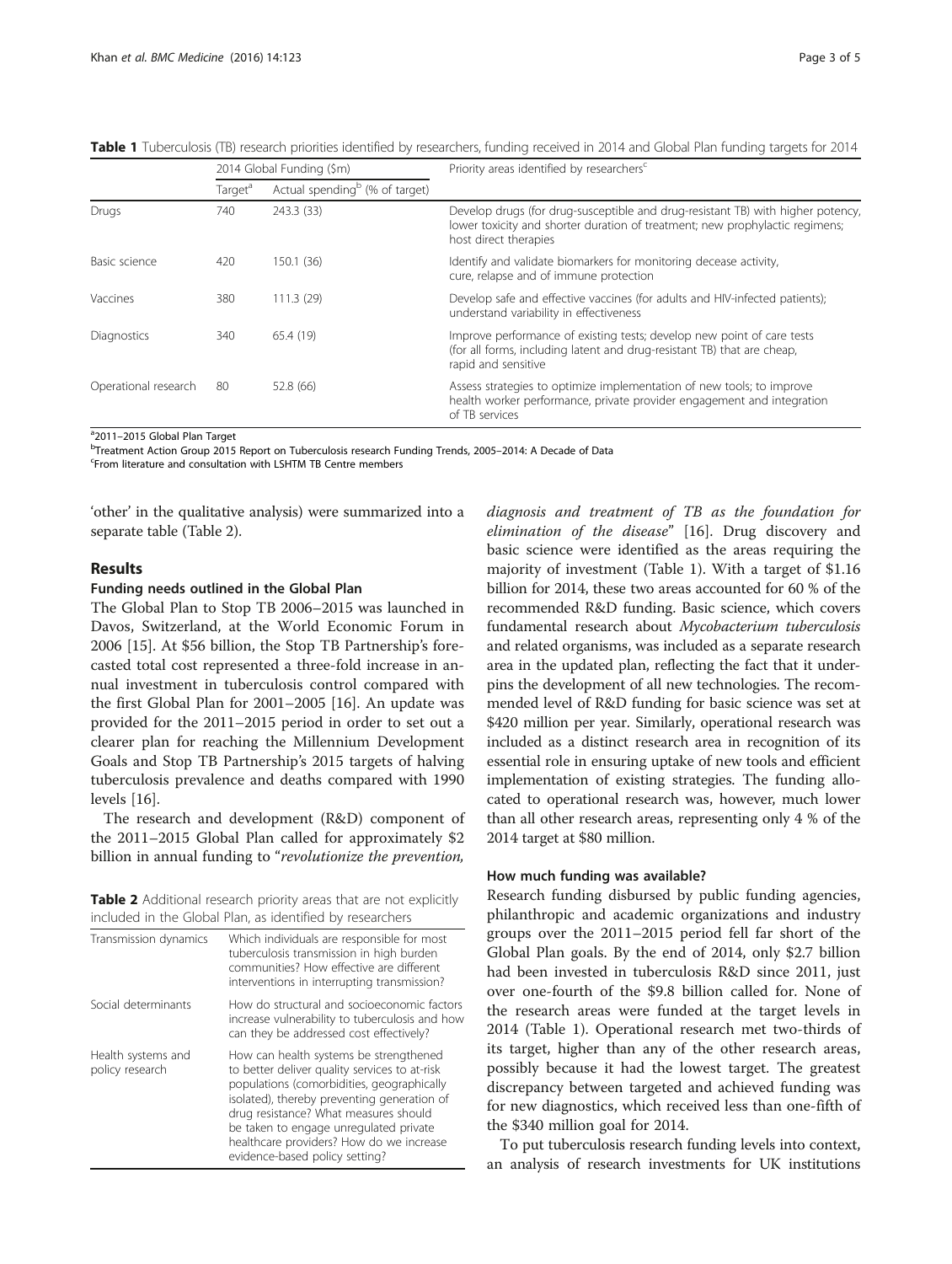concluded that tuberculosis is underfunded in comparison to HIV and malaria, despite causing the most mortality; between 2011 and 2013, tuberculosis research received only 20 % of the total \$344 million funding, whereas HIV and malaria received approximately 40 % each [\[17\]](#page-4-0). Similarly, the Global Fund to Fight AIDS, Tuberculosis and Malaria, a funder that mainly provides programmatic support of which a small proportion goes towards research, allocated the lowest amount of funding to tuberculosis; in 2015, disbursements were \$15.5 billion for HIV, \$7.2 billion for malaria and \$4.1 billion for tuberculosis [\[18\]](#page-4-0).

## How well do research agendas match with researchers' priority areas?

Within the individual research areas in the Global Plan, tuberculosis researchers' priority objectives included developing better (more potent, less toxic, shorter duration of treatment) drugs for drug-resistant and drug-susceptible tuberculosis, identifying biomarkers for disease progression and immune responses, developing vaccines that are effective in adults and HIV-infected individuals, making accessible point of care diagnostics for all forms of tuberculosis and assessing strategies to optimize implementation of tuberculosis control strategies.

Additional priority research areas (not explicitly included in the Global Plan for R&D funding at present) were also highlighted by researchers. Improved understanding of tuberculosis transmission dynamics was identified as a key research need in order to plan more targeted, effective prevention interventions. The role of social protection and social determinants in tuberculosis is another area that researchers directed attention towards; indeed, there is a danger that neglecting to tackle socioeconomic determinants of tuberculosis may justify criticisms about failing to learn lessons from the massive reduction in tuberculosis incidence in much of Europe, which was achieved without drugs, vaccines or technologicallyadvanced diagnostics [[19\]](#page-4-0). Finally, health systems and policy research is not yet included as an independent research area in the Global Plan. Health systems and policy research is distinct from operational research as the latter focuses on optimizing implementation of tuberculosis control tools and strategies, whereas the former is concerned with factors influencing policymakers' decisions, integration of tuberculosis control programs within the wider health system, and studies to inform optimal allocation of resources for tuberculosis control. Funding of both operational and health systems and policy research is essential for achieving maximum impact on tuberculosis control with limited resources, an aspect that the tuberculosis control community is currently struggling with. While most researchers cited priority research questions that were linked to their own work, those working on development of new drugs, vaccines and diagnostics

recognized the importance of research to ensure that new tools can be accessed by tuberculosis patients in resource limited settings.

## **Discussion**

Funding priorities are essential for the effective allocation of limited resources and they can act as a focal point for driving financial investment. However, it is important to critically consider funding priorities that are being set and who is setting them. Policymakers and funders often prefer a biomedical approach to disease control and pay less attention to addressing more complex sociopolitical realities and their impact on the causal pathways of disease [\[20\]](#page-4-0). It is thus encouraging that the new Global Plan to End TB 2016–2020 recognizes that "medical interventions alone will not be enough to end tuberculosis" and stresses the importance of Universal Health Coverage and social determinants [\[5](#page-4-0)]. It is now vital to ensure that the R&D component of the Global Plan – which currently focuses on only three biomedical components: drugs, vaccines and diagnostics – prioritizes funding for research on health systems strengthening, translation of research into effective policies, addressing social determinants of tuberculosis, understanding transmission hotspots and analyses which inform optimal resource allocation.

We must also recognize that some funding streams may encourage researchers to restrict their activities to discrete silos, separating applied or implementation research from 'hypothesis driven' biomedical studies. We should therefore ensure greater support for cross-discipline research, which many funders are now emphasizing; for example, to explore the influence of poverty on immune correlates and to assess the impact of different investments (new drugs or vaccines, versus socioeconomic improvements versus Universal Health Coverage) on reductions in tuberculosis transmission and incidence.

Finally, there has to be flexibility in funding of priority areas identified by the research community and national tuberculosis programs themselves, such as health systems and policy research and studies on socioeconomic determinants, allowing researchers to be proactive and not only reactive to specific funding calls. Here, tuberculosis researchers must engage with funders and global policymakers to ensure that the research findings inform global tuberculosis control efforts more effectively. A pragmatic solution would be to support the formation of national bodies for setting research agendas, including key national stakeholders and researchers engaged in the country, which inform global funding priorities and play a role in evaluating research proposals in terms of applicability and potential impact on tuberculosis in high burden settings. Engaging local researchers would not only build research capacity and reduce costs from engaging